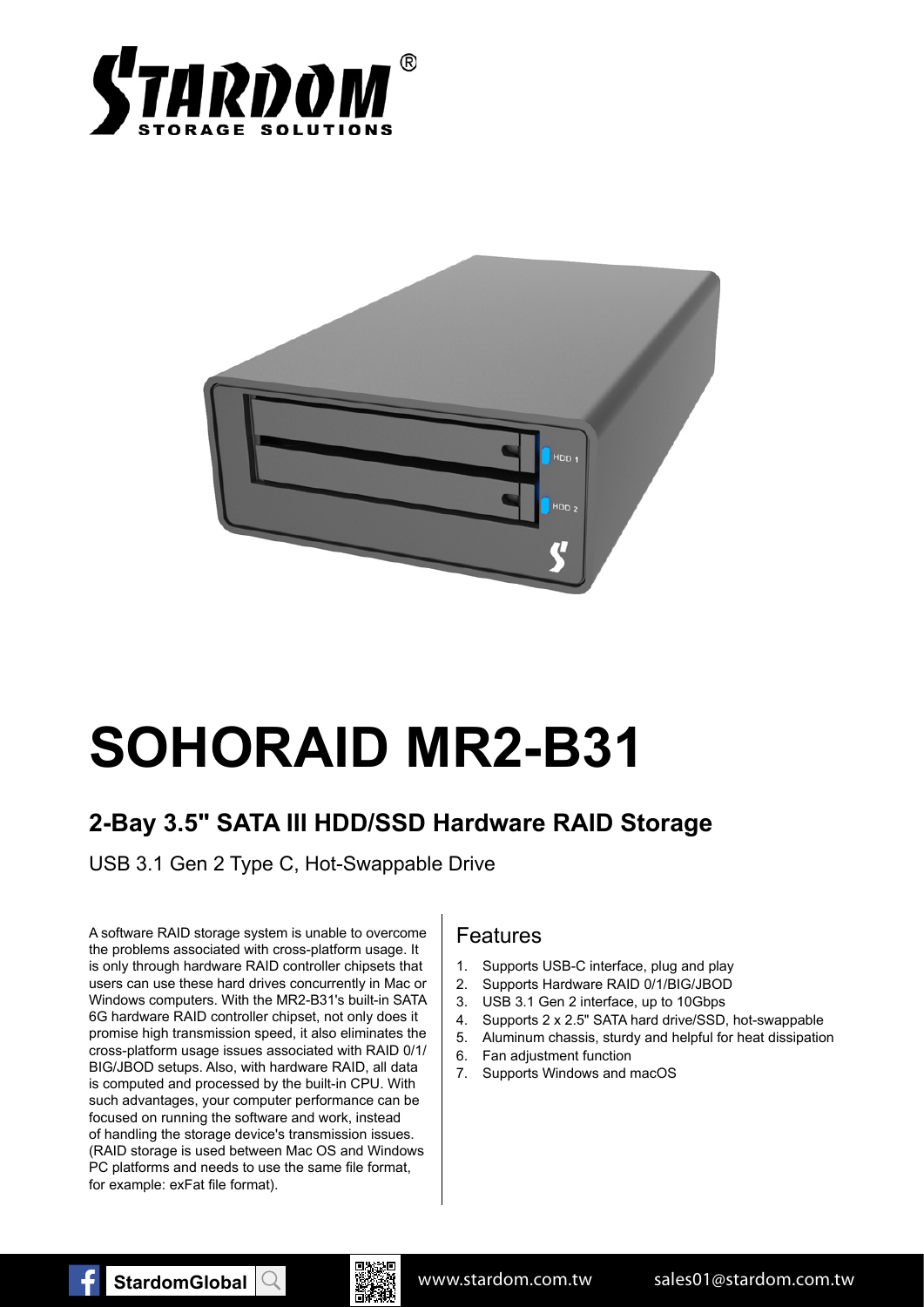

### **USB 3.1 Gen 2 brings you an extreme high data transfer speed**

The MR2-B31 is equipped with RAID 0/1/BIG/JBOD storage mode, which means users can attain up to 10Gbps speed with the MR2-B31's USB 3.1 transmission interface. Whether it is used for search and editing photo galleries, or for Macbook Pro (USB-C) video editing and synthesis, it promises smooth and easy operation.



## **Support USB Type-C interface**

The new MR2-B31 support the USB Type-C interface, which is based on the USB 3.1 Gen 2 specification, is designed to be identical in appearance. This means that users do not need to distinguish between the front and back sides of the USB, users can easily use the USB 3.1 cable to install, any both sides can be inserted.